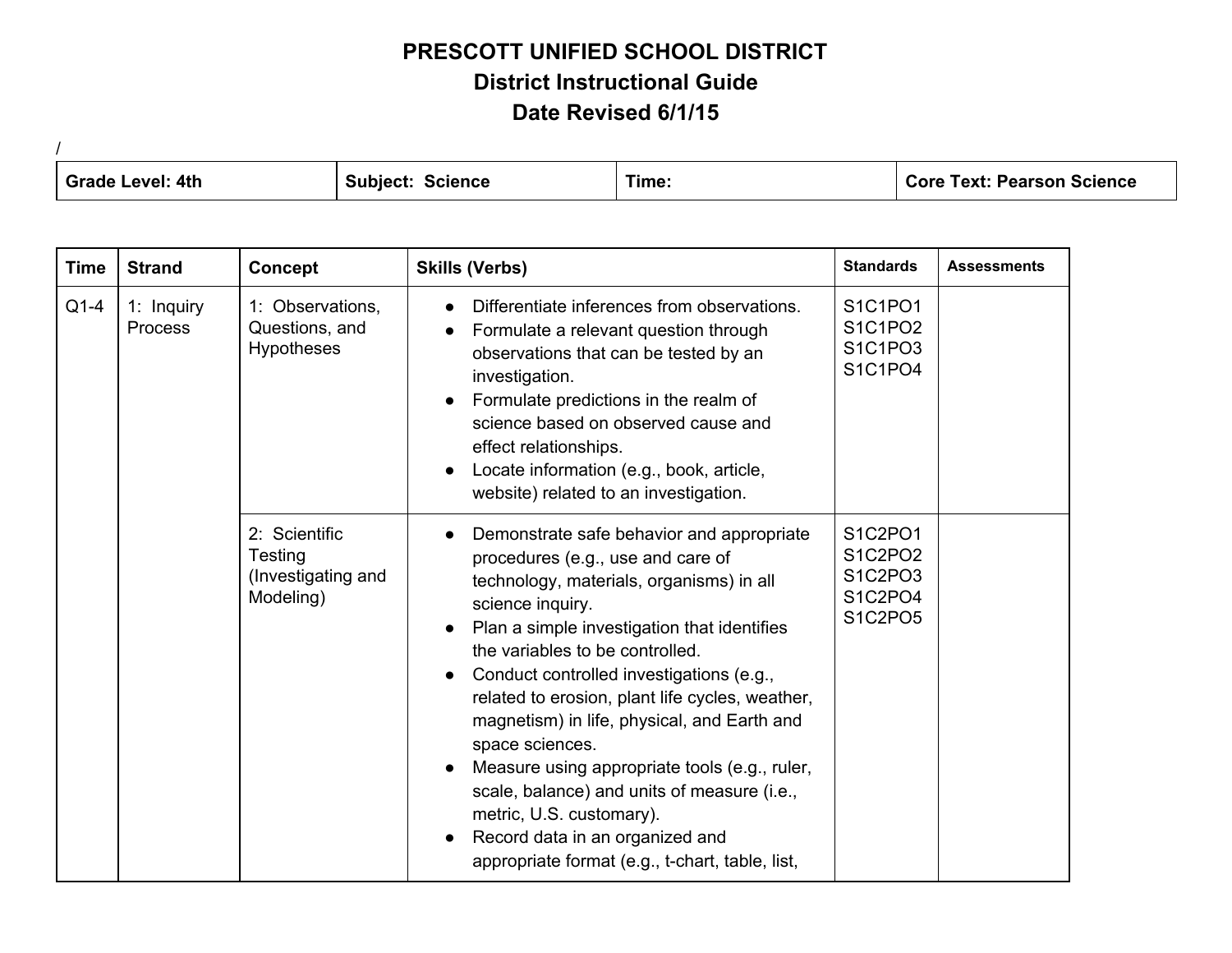|                                        |                                                 | written log).                                                                                                                                                                                                                                                                                                                                                                                                               |                                                     |  |
|----------------------------------------|-------------------------------------------------|-----------------------------------------------------------------------------------------------------------------------------------------------------------------------------------------------------------------------------------------------------------------------------------------------------------------------------------------------------------------------------------------------------------------------------|-----------------------------------------------------|--|
|                                        | 3: Analysis and<br>Conclusions                  | Analyze data obtained in a scientific<br>investigation to identify trends.<br>Formulate conclusions based upon<br>$\bullet$<br>identified trends in data.<br>Determine that data collected is consistent<br>with the formulated question.<br>Determine whether the data supports the<br>prediction for an investigation.<br>Develop new questions and predictions<br>based upon the data collected in the<br>investigation. | S1C3PO1<br>S1C3PO2<br>S1C3PO3<br>S1C3PO4<br>S1C3PO5 |  |
|                                        | 4: Communication                                | Communicate verbally or in writing the<br>results of an inquiry.<br>Choose an appropriate graphic<br>representation for collected data: • bar<br>graph • line graph • Venn diagram • model<br>Communicate with other groups or<br>individuals to compare the results of a<br>common investigation.                                                                                                                          | S1C4PO1<br>S1C4PO2<br>S1C4PO3                       |  |
| 2: History<br>and Nature<br>of Science | 1: History of<br>Science as a<br>Human Endeavor | Identify how diverse people and/or cultures,<br>past and present, have made important<br>contributions to scientific innovations<br>Describe science-related career<br>opportunities.                                                                                                                                                                                                                                       | S2C1PO1<br>S2C1PO2                                  |  |
|                                        | 2: Nature of<br>Scientific<br>Knowledge         | Explain the role of experimentation in<br>$\bullet$<br>scientific inquiry.<br>Describe the interaction of components in a                                                                                                                                                                                                                                                                                                   | S2C2PO1<br>S2C2PO2<br>S2C2PO3                       |  |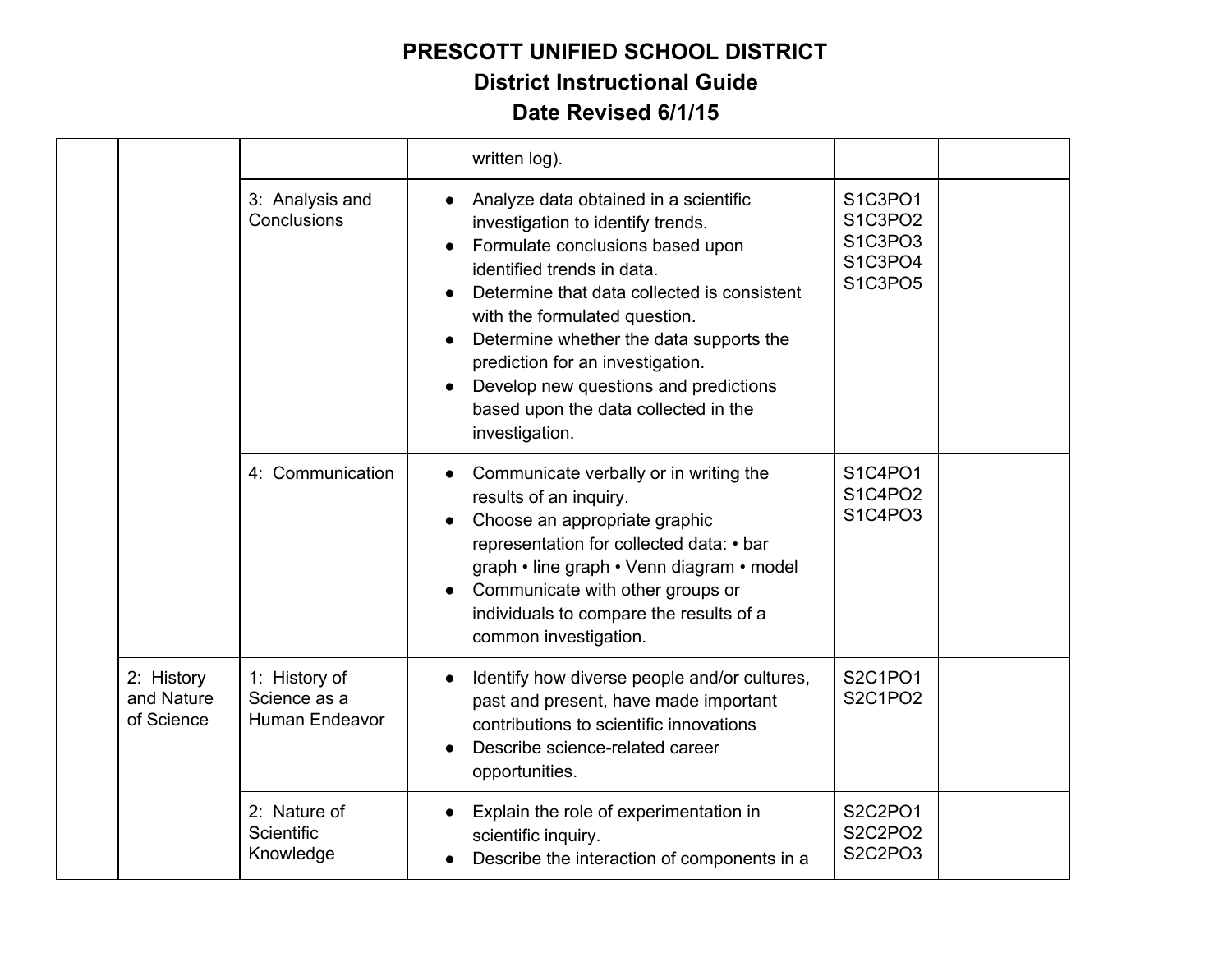|                |                                  |                                        | system (e.g., flashlight, radio).<br>Explain various ways scientists generate<br>ideas (e.g., observation, experiment,<br>collaboration, theoretical and mathematical<br>models).                                                                                                                                                                                                                                                                                                                                                                                                                                                                                                                                               |                                                                |  |
|----------------|----------------------------------|----------------------------------------|---------------------------------------------------------------------------------------------------------------------------------------------------------------------------------------------------------------------------------------------------------------------------------------------------------------------------------------------------------------------------------------------------------------------------------------------------------------------------------------------------------------------------------------------------------------------------------------------------------------------------------------------------------------------------------------------------------------------------------|----------------------------------------------------------------|--|
| Q <sub>1</sub> | 6: Earth and<br>Space<br>Science | 2: Earth's<br>Processes and<br>Systems | Identify the Earth processes that cause<br>erosion.<br>Describe how currents and wind cause<br>erosion and land changes.<br>Describe the role that water plays in the<br>following processes that alter the Earth's<br>surface features: • erosion • deposition •<br>weathering<br>Compare rapid and slow processes that<br>change the Earth's surface, including: •<br>rapid - earthquakes, volcanoes, floods •<br>slow - wind, weathering<br>Identify the Earth events that cause<br>changes in atmospheric conditions (e.g.,<br>volcanic eruptions, forest fires).<br>Analyze evidence that indicates life and<br>environmental conditions have changed<br>(e.g., tree rings, fish fossils in desert<br>regions, ice cores). | S6C2PO1<br>S6C2PO2<br>S6C2PO3<br>S6C2PO4<br>S6C2PO5<br>S6C2PO6 |  |
|                |                                  | 3: Changes in the<br>Earth and Sky     | Identify the sources of water within an<br>$\bullet$<br>environment (e.g., ground water, surface<br>water, atmospheric water, glaciers).<br>Describe the distribution of water on the<br>Earth's surface.<br>Differentiate between weather and climate                                                                                                                                                                                                                                                                                                                                                                                                                                                                          | S6C3PO1<br>S6C3PO2<br>S6C3PO3<br>S6C3PO4<br>S6C3PO5<br>S6C3PO6 |  |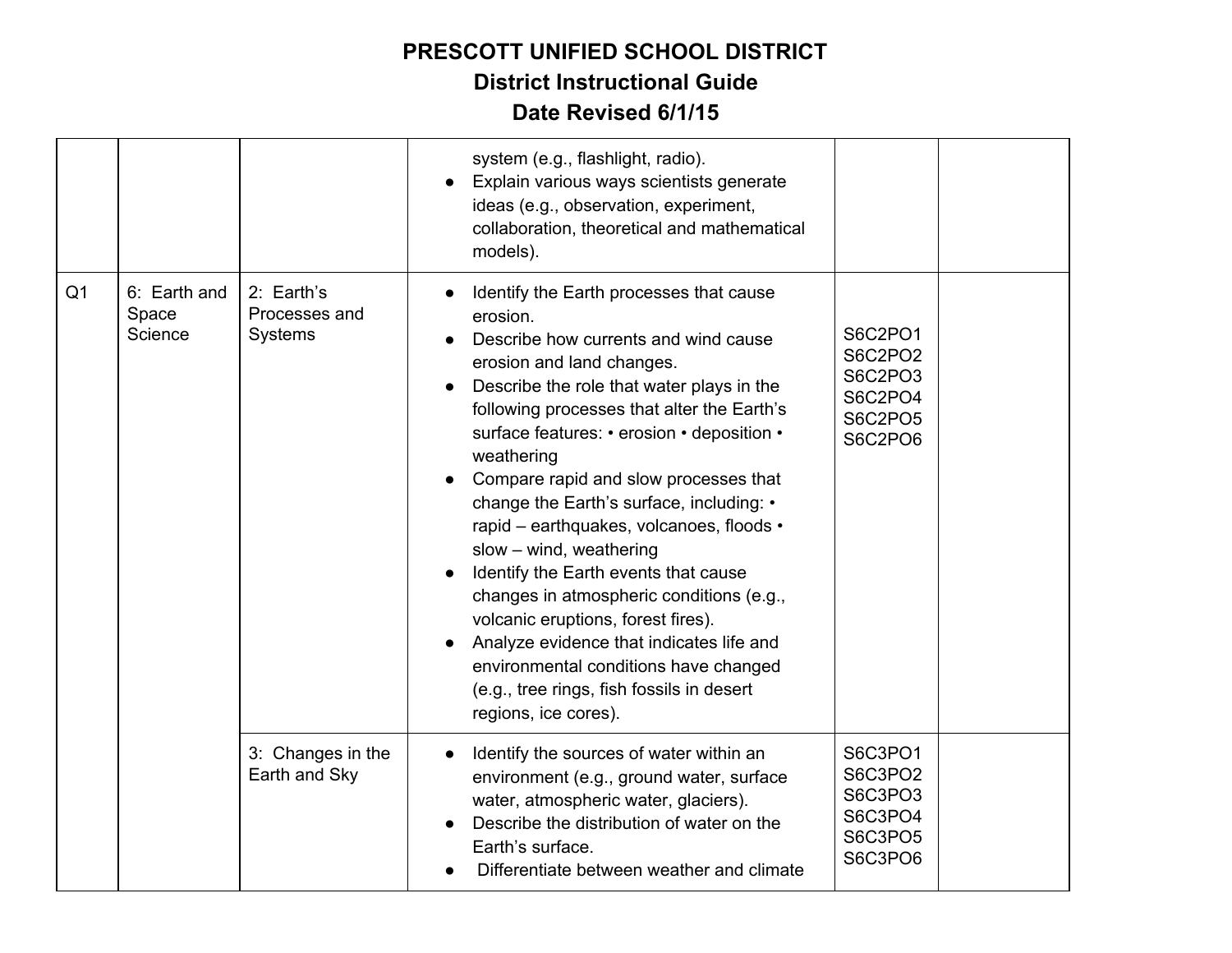|    |                   |                                    | as they relate to the southwestern United<br>States.<br>Measure changes in weather (e.g.,<br>precipitation, wind speed, barometric<br>pressure).<br>Interpret the symbols on a weather map or<br>chart to identify the following: •<br>temperatures • fronts • precipitation<br>Compare weather conditions in various<br>locations (e.g., regions of Arizona, various<br>U.S. cities, coastal vs. interior geographical<br>regions)        |                                          |  |
|----|-------------------|------------------------------------|--------------------------------------------------------------------------------------------------------------------------------------------------------------------------------------------------------------------------------------------------------------------------------------------------------------------------------------------------------------------------------------------------------------------------------------------|------------------------------------------|--|
| Q2 | 4:Life<br>Science | 1: Characteristics<br>of Organisms | Compare structures in plants (e.g., roots,<br>stems, leaves, flowers) and animals (e.g.,<br>muscles, bones, nerves) that serve different<br>functions in growth and survival.<br>Classify animals by identifiable group<br>characteristics: • vertebrates - mammals,<br>birds, fish, reptiles, amphibians •<br>invertebrates - insects, arachnids                                                                                          | S4C1PO1<br>S4C1PO2                       |  |
|    |                   | 3: Organisms and<br>Environments   | Describe ways various resources (e.g., air,<br>water, plants, animals, soil) are utilized to<br>meet the needs of a population.<br>Differentiate renewable resources from<br>nonrenewable resources.<br>Analyze the effect that limited resources<br>(e.g., natural gas, minerals) may have on an<br>environment.<br>Describe ways in which resources can be<br>conserved (e.g., by reducing, reusing,<br>recycling, finding substitutes). | S4C3PO1<br>S4C3PO2<br>S4C3PO3<br>S4C3PO4 |  |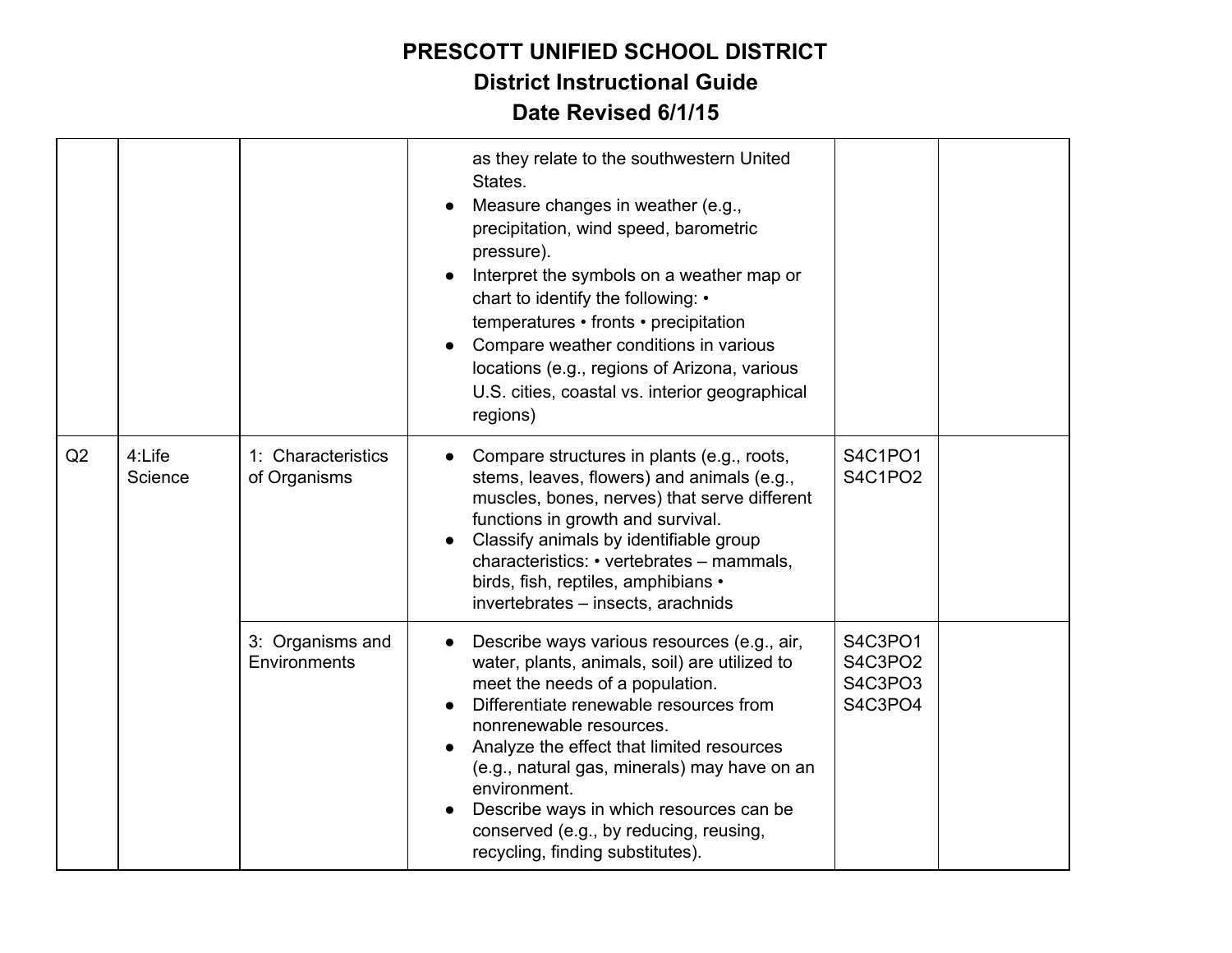|    |                                                         | 4: Diversity,<br>Adaptation, and<br><b>Behavior</b> | Recognize that successful characteristics of<br>populations are inherited traits that are<br>favorable in a particular environment.<br>Give examples of adaptations that allow<br>plants and animals to survive. • camouflage -<br>horned lizards, coyotes • mimicry - Monarch<br>and Viceroy butterflies • physical - cactus<br>spines • mutualism - species of acacia that<br>harbor ants, which repel other harmful<br>insects                                                                                      | S4C4PO1<br>S4C4PO2                                  |  |
|----|---------------------------------------------------------|-----------------------------------------------------|------------------------------------------------------------------------------------------------------------------------------------------------------------------------------------------------------------------------------------------------------------------------------------------------------------------------------------------------------------------------------------------------------------------------------------------------------------------------------------------------------------------------|-----------------------------------------------------|--|
| Q3 | 5: Physical<br>Science                                  | 3: Energy and<br>Magnetism                          | Demonstrate that electricity flowing in circuits<br>can produce light, heat, sound, and magnetic<br>effects.<br>Construct series and parallel electric circuits.<br>Explain the purpose of conductors and<br>insulators in various practical applications.<br>Investigate the characteristics of magnets<br>(e.g., opposite poles attract, like poles repel,<br>the force between two magnet poles depends<br>on the distance between them).<br>State cause and effect relationships between<br>magnets and circuitry. | S5C3PO1<br>S5C3PO2<br>S5C3PO3<br>S5C3PO4<br>S5C3PO5 |  |
| Q4 | 3: Science<br>in Personal<br>and Social<br>Perspectives | 1: Changes in<br>Environments                       | Describe how natural events and human<br>activities have positive and negative impacts<br>on environments (e.g., fire, floods, pollution,<br>dams).<br>Evaluate the consequences of environmental<br>occurrences that happen either rapidly (e.g.,<br>fire, flood, tornado) or over a long period of<br>time (e.g., drought, melting ice caps, the<br>greenhouse effect, erosion).                                                                                                                                     | S3C1PO1<br>S3C1PO2                                  |  |
|    |                                                         | 2: Science and                                      | Describe how science and technology (e.g.,                                                                                                                                                                                                                                                                                                                                                                                                                                                                             | S3C2PO1                                             |  |